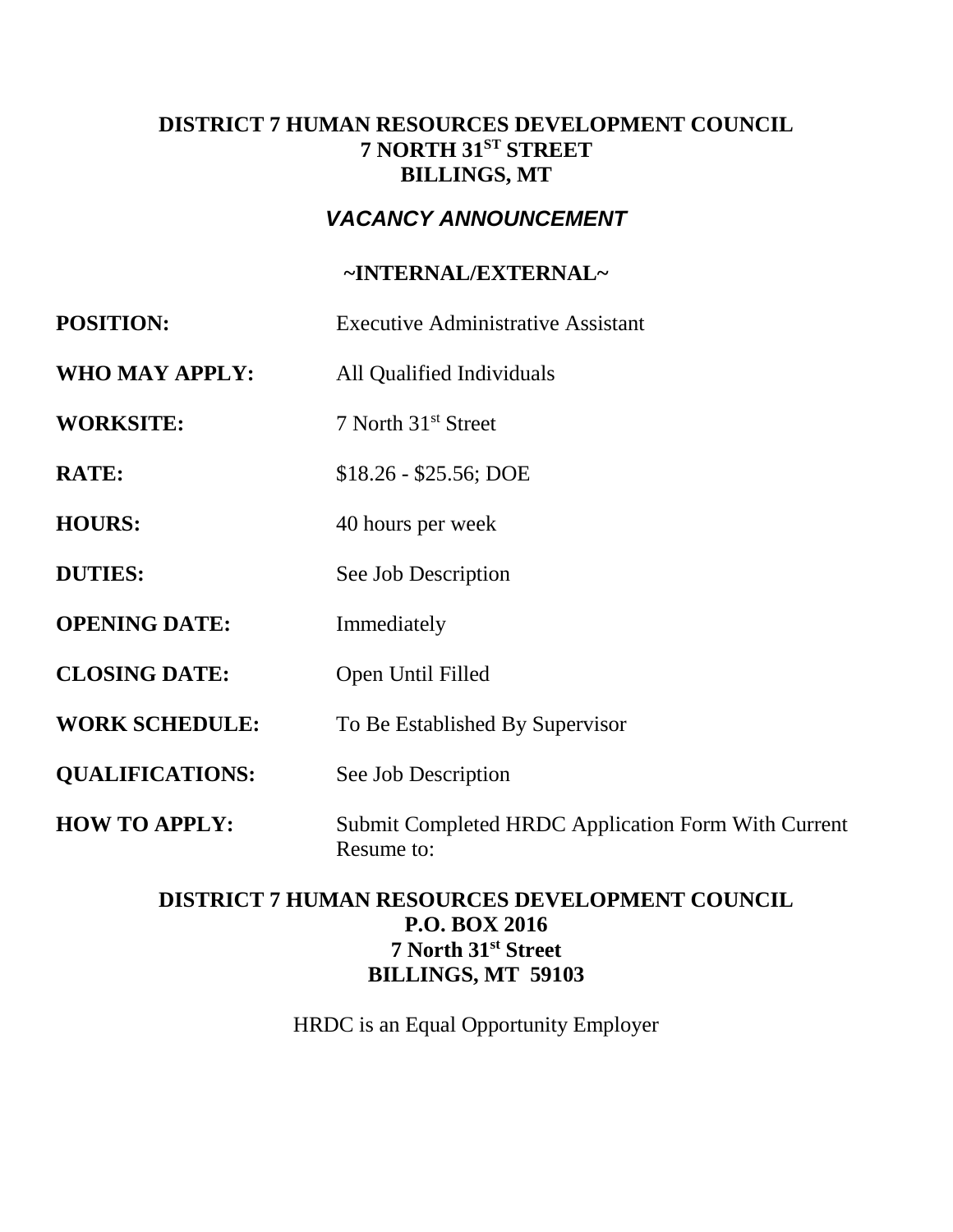

| <b>Job Description Title: Executive Administrative</b><br>Assistant | Department/Program: Clerical      |
|---------------------------------------------------------------------|-----------------------------------|
| <b>Reports To (Title): Chief Executive Officer</b>                  | <b>FLSA Status: Non-Exempt</b>    |
| <b>Supervisory Position: Yes</b>                                    | <b>Position Status: Full-Time</b> |
| <b>Prepared By: Human Resources</b>                                 | <b>Revision Date: 3-1-21</b>      |

## **JOB SUMMARY**

Under the supervision of the Chief Executive Officer and in accordance with the direction and mission of District 7 HRDC, the Executive Administrative Assistant is delegated the responsibility for providing support to the Chief Executive Officer (CEO) and will perform administrative duties to relieve the CEO and members of the Executive Team of clerical work and minor administrative and business detail. The incumbent will possess broad experience, skill and knowledge of organization policies and practices; the ability to exercise considerable discretion in dealing with highly sensitive material and information; independent judgment, tact and diplomacy when making decisions and interacting with associates, clients, Board of Directors, and others. Must be adaptable to various competing demands, and demonstrate the highest level of customer/client service and response. Strong organizational, time management and presentation skills and the ability to work independently are necessary.

### **MISSION OF THE ORGANIZATION**

Through its mission, HRDC-7 empowers people in need through the mobilization and development of community services creating opportunities for success in Big Horn, Carbon, Stillwater, Sweet Grass, and Yellowstone Counties. All HRDC-7 activities focus on 3 national goals:

- 1) Individuals and families with low incomes are stable and achieve economic security.
- 2) Communities where people with low incomes live are healthy and offered economic opportunities.
- 3) People with low incomes are engaged and active in building opportunities in communities.

### **ESSENTIAL DUTIES**

The requirements listed, are representative of the knowledge, skills, and abilities necessary to perform the essential functions of the job. To perform this job successfully, an individual must be able to carry out each task satisfactorily and perform other duties as assigned.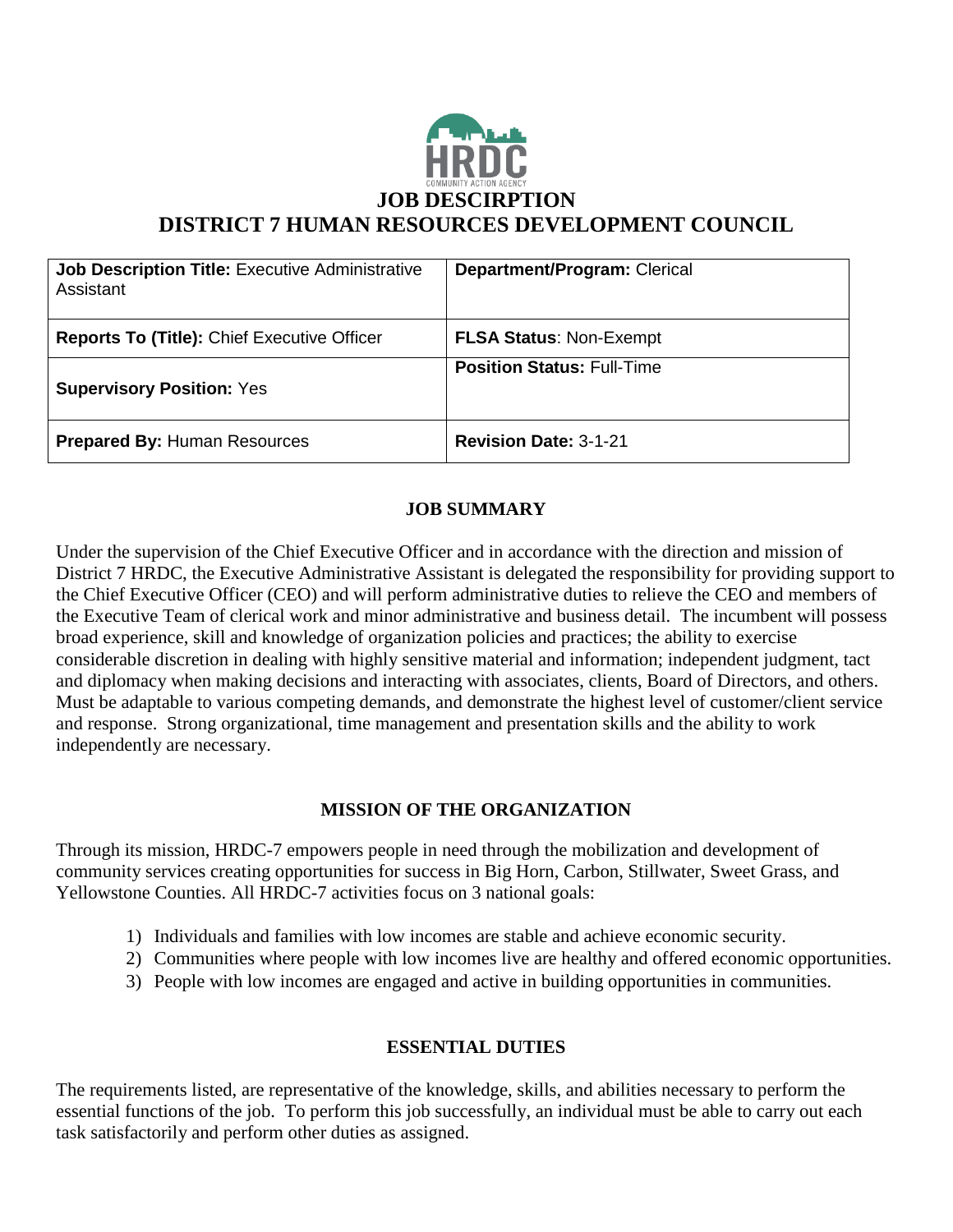- Manage the CEO's appointment schedule by planning and scheduling meetings, conferences, teleconferences, and travel. Coordinate with vendors to secure corporate rates on hotels and conference centers. Prepare agendas, reserve and prepare facilities, and record and transcribe minutes of meetings.
- Bolster on-going communication with CEO and other employees to ensure cohesiveness within the agency.
- Maintain strict confidentiality in regards to all agency matters.
- Locate and attach appropriate file to correspondence to be answered by CEO. Prepare outgoing mail and correspondence, including e-mail and faxes.
- Prepare Board Packets and communications. Attend Board Meetings; take, transcribe and maintain minutes of Board of Trustees and Business Committee meetings, as well as assigned staff team meetings.
- Maintain agency key inventory for buildings and agency vehicles. Checkout and/or assign keys to agency staff as appropriate.
- Prepare reports. Conduct research; compile and generate statistical reports. Produce information by transcribing, formatting, inputting, editing, retrieving, copying, and transmitting text, data, and graphics.
- Maintain professional and technical knowledge by attending educational workshops; reviewing professional publications; establishing personal networks; participating in professional societies.
- Act as the Lead for special projects to include: planning and coordinating time lines, dissemination of information and organizing company-wide events.
- Coordinate and direct office services including: purchasing, leasing and maintenance agreements of office equipment and supplies; develop and maintain calendar of licensing, MOU's, etc.; ensure accuracy in service contracts and invoicing; determine office purchasing needs; review and recommend the purchasing process of all office supplies, equipment and furniture.
- Supervise and lead subordinate staff [and volunteers] in a fair and productive manner in accordance with the agency's policies, and applicable state and federal laws.
- Participate in the selection process, conducts employee evaluations, enforces discipline, and terminations as required.
- Ensure that appropriate training has been provided to his/her staff as needed.
- Communicate policy and policy changes to his/her staff.
- Resolve employee conflicts and client grievances according to established policy and procedures.
- Demonstrate competency in leadership; develops and maintains an effective team.
- Complete special projects as assigned. Be flexible in assuming new duties and perform other duties assigned and determined to be productive and efficient for the continuing improvement of the agency.

#### **Additional Knowledge, Skills and Abilities:**

- Experience in administrative writing, reporting and scheduling.
- Ability to type accurately; proficiency with computer applications and knowledge of Microsoft Office and database programs; use a calculator and answer the telephone.
- Strong organizational, time management and presentation skills and the ability to work independently.
- Possess problem solving skills, leadership skills, and be able to foster interpersonal relationships.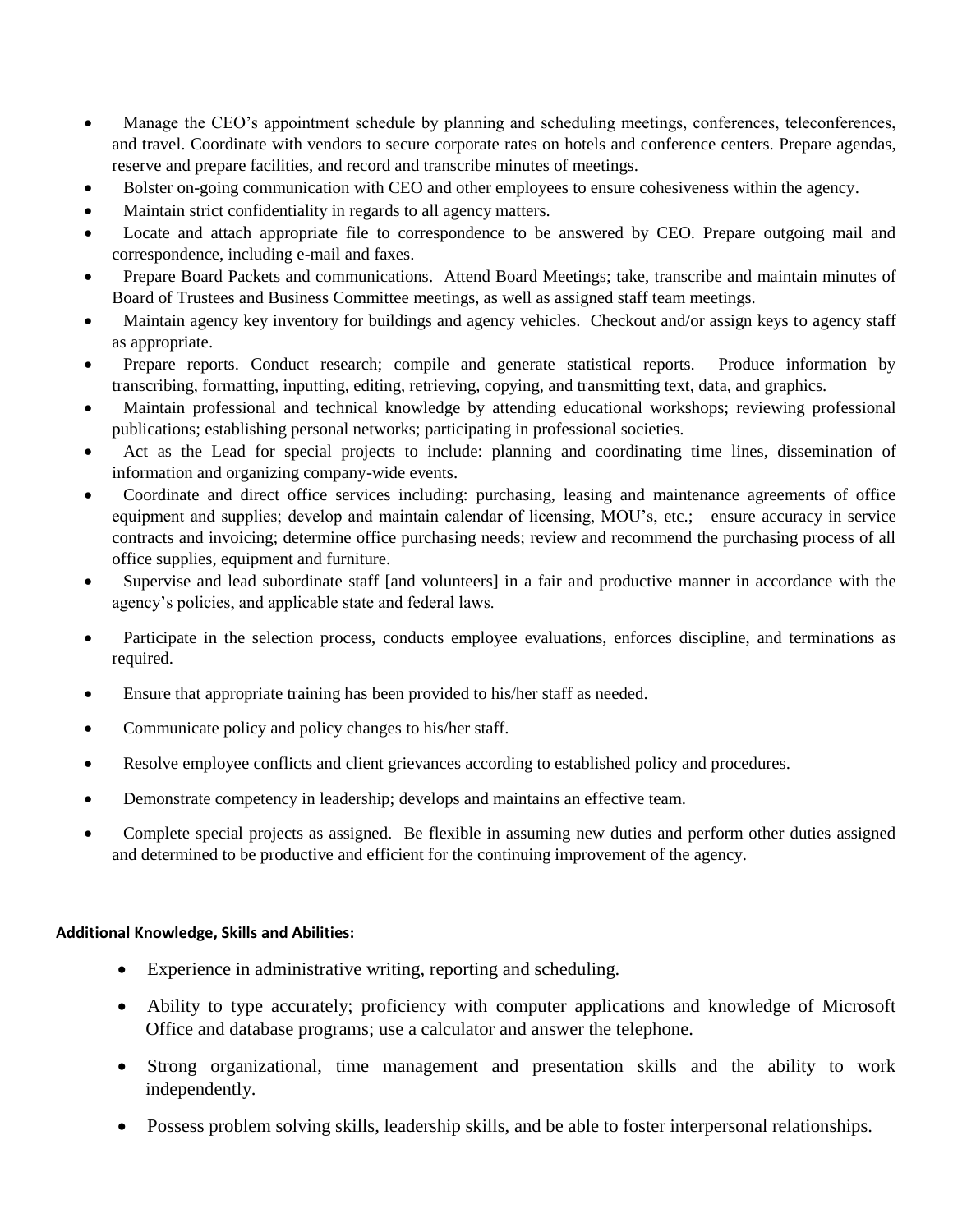- Must have the ability to write reports, business correspondence and effectively present information and respond to questions from groups of employees, managers, and directors.
- Familiarity with state and agency codes is helpful.
- Effectively **communicates** on all platforms.
- Demonstrates **dependability** and **punctuality**.
- Adheres to a consistent work schedule.
- Demonstrates **professionalism** in the workplace.
	- o Maintains professional boundaries with participants;
	- o Must have the ability to work with low income and disadvantaged people by modeling an unbiased, non-judgmental attitude.
	- o Demonstrates positive and appropriate interactions with coworkers and management.
	- o Contributes to a harmonious and productive work environment.
	- o Must be a team player to ensure overall program success.
- Nurtures, builds, and mentors employees to build a cohesive team.
- Brings creative suggestions and potential solutions to direct supervisor regarding work barriers and team efficiency.

### **MINIMUM QUALIFICATIONS**

#### **Education and Experience:**

Four year degree and a minimum of three year's administrative support experience, with at least one year in an executive level administrative position; or equivalent combination of education and experience to fully meet the minimum requirements for the position.

#### **Licenses and/or Certifications:**

Must possess a valid Montana Driver's License, proof of personal automobile insurance and must meet insurability requirements for agency automobile insurance policy.

#### **PHYSICAL DEMANDS**

The physical demands described here are representative of those that must be met by an employee to successfully perform the essential functions of this job. Reasonable accommodations may be made to enable individuals with disabilities to perform the essential functions.

Most work is in a normal office environment. The employee must occasionally move up to 25 pounds; be required to be in a stationary position; use a computer; frequently communicate with co-workers and members